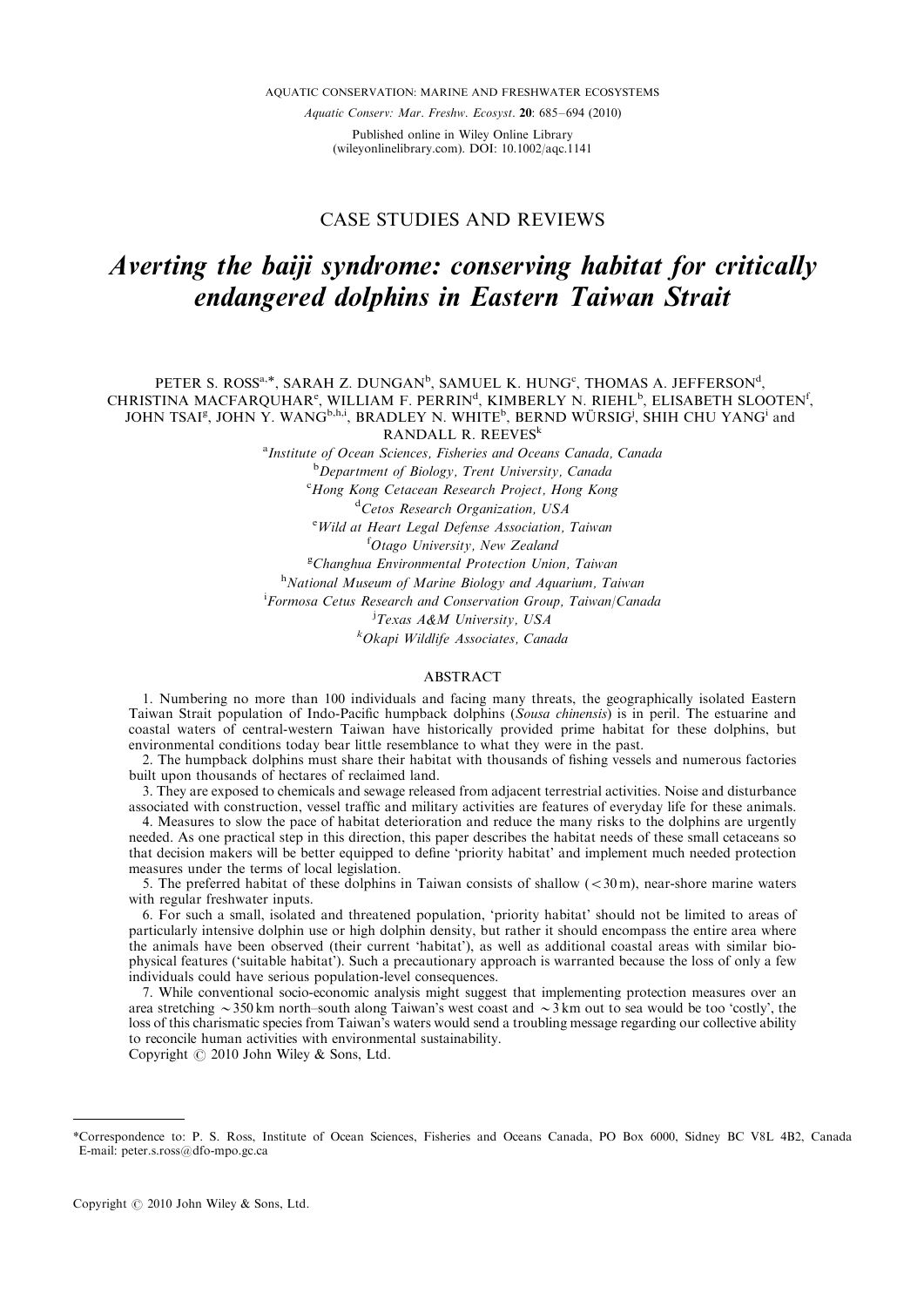Received 9 March 2010; Revised 9 July 2010; Accepted 21 July 2010

KEY WORDS: cetacean; coastal; conservation; endangered species; estuary; habitat; humpback dolphin; Sousa chinensis

## INTRODUCTION

Recent news of the likely extinction of the baiji, or Yangtze River dolphin (Lipotes vexillifer), has created a sense of urgency about other critically endangered cetaceans. The scientists who undertook a futile range-wide search in late 2006 concluded that the baiji's disappearance had not been caused by 'active persecution' but rather that it was due to environmental degradation by humans on a massive scale (Turvey et al., 2007). The baiji had long enjoyed legal protection from hunting and other types of deliberate harm, but such protection was inadequate; a poorly understood combination of unintended insults sealed the fate of this 'goddess of the Yangtze' (Zhou and Zhang, 1991). Some of those insults, such as pollution, disturbance, and reduced quality of the prey base, were chronic and insidious; others, such as mortality from entanglement in fishing gear and boat strikes, were acutely lethal.

There are many similarities between the situation faced by the baiji in the late 20th century and the circumstances now confronting a small, isolated population of Indo-Pacific humpback dolphins (Sousa chinensis; Figure 1) found in nearshore waters along the west coast of Taiwan. This marine and estuarine area is, like the Yangtze River, intensively used by humans for fishing, sand extraction, land reclamation, transportation and recreation, and it receives large quantities of industrial and municipal runoff (Wang et al., 2007c). Also, just as structures built in the outlets of Yangtze tributary lakes and streams deprived the baiji of access to formerly prime habitat and compromised its prey resources, the upstream diversion of water for industrial, agricultural and municipal uses in Taiwan has led to reduced freshwater and sediment discharge that shape the estuarine and nearshore habitat on which humpback dolphins rely.

The Eastern Taiwan Strait (ETS) population of humpback dolphins (also known in the region as 'Matsu's fish' or 'Chinese white dolphins') is one of many small, naturally



Figure 1. An Indo-Pacific humpback dolphin leaps in coastal waters adjacent to the Dadu River estuary off western Taiwan, 26 July 2007  $(C)$  2007 S.C. Yang).

isolated populations of small cetaceans that are in trouble across the planet. The vaquita (Phocoena sinus) of the northern Gulf of California in Mexico is critically endangered because of accidental entanglement in fishing nets (Jaramillo-Legorreta et al., 2007). Several populations of Irrawaddy dolphins (Orcaella brevirostris), which occur in both freshwater and estuarine habitats, are on the brink of extinction largely due to entanglement in bottom-set and drifting gillnets, restrictions on their movements by fishing gear and habitat degradation (Smith and Beasley, 2004; Smith and Braulik, 2004; Beasley et al., 2007). Some populations of Ganges dolphins (Platanista gangetica) have been fragmented by dams and are declining as a result of an array of other threats including entanglement, pollution and habitat degradation (Smith and Braulik, 2009). Coastal bottlenose dolphins (Tursiops truncatus) in some parts of the world are at risk. For example, a largely isolated population in Amvrakikos Gulf, Greece, faces growing threats from agrochemical pollution and eutrophication, such that this population is considered threatened despite its present high density (Bearzi et al., 2008). Bottlenose dolphins in Doubtful Sound (Fiordland, New Zealand), also isolated from adjacent areas, are declining; for them, the main threats include disturbance from vessel traffic and changes in surface water temperature stemming from an upstream hydroelectric power project (Currey et al., 2009).

A major factor which renders many populations of riverine and coastal small cetaceans vulnerable is that they occur in limited ranges and are isolated or nearly isolated from other populations (Reeves et al., 2003). In some cases, the anthropogenic threats are multiple and systemic, such as with Ganges and Irrawaddy dolphins (and the baiji). In other cases, the threats are fewer in number, but still significant, as with the vaquita and the Amvrakikos Gulf and Doubtful Sound populations of bottlenose dolphins.

Intense competition exists between various sectors of society in Taiwan for space (both on land and in nearshore waters), fresh water from rivers draining into the Taiwan Strait and fisheries resources (Chen and Liu, 2004; Hsieh et al., 2004; Feng, 2007). As one important step towards safeguarding the ETS humpback dolphins, and as an immediate aid to decision makers and planners, we focus here on the dolphins' habitat. The intent is to provide:

- a) background information on the biology of Indo-Pacific humpback dolphins;
- b) brief summaries of major threats to the ETS population;
- c) general and ETS-specific features of humpback dolphin habitat; and
- d) a science-based description of 'priority habitat' for the ETS population of humpback dolphins.

#### BACKGROUND ON SOUSA CHINENSIS

The ETS population of humpback dolphins was first reported scientifically as a result of dedicated cetacean surveys of the

Copyright © 2010 John Wiley & Sons, Ltd. Aquatic Conserv: Mar. Freshw. Ecosyst. 20: 685–694 (2010)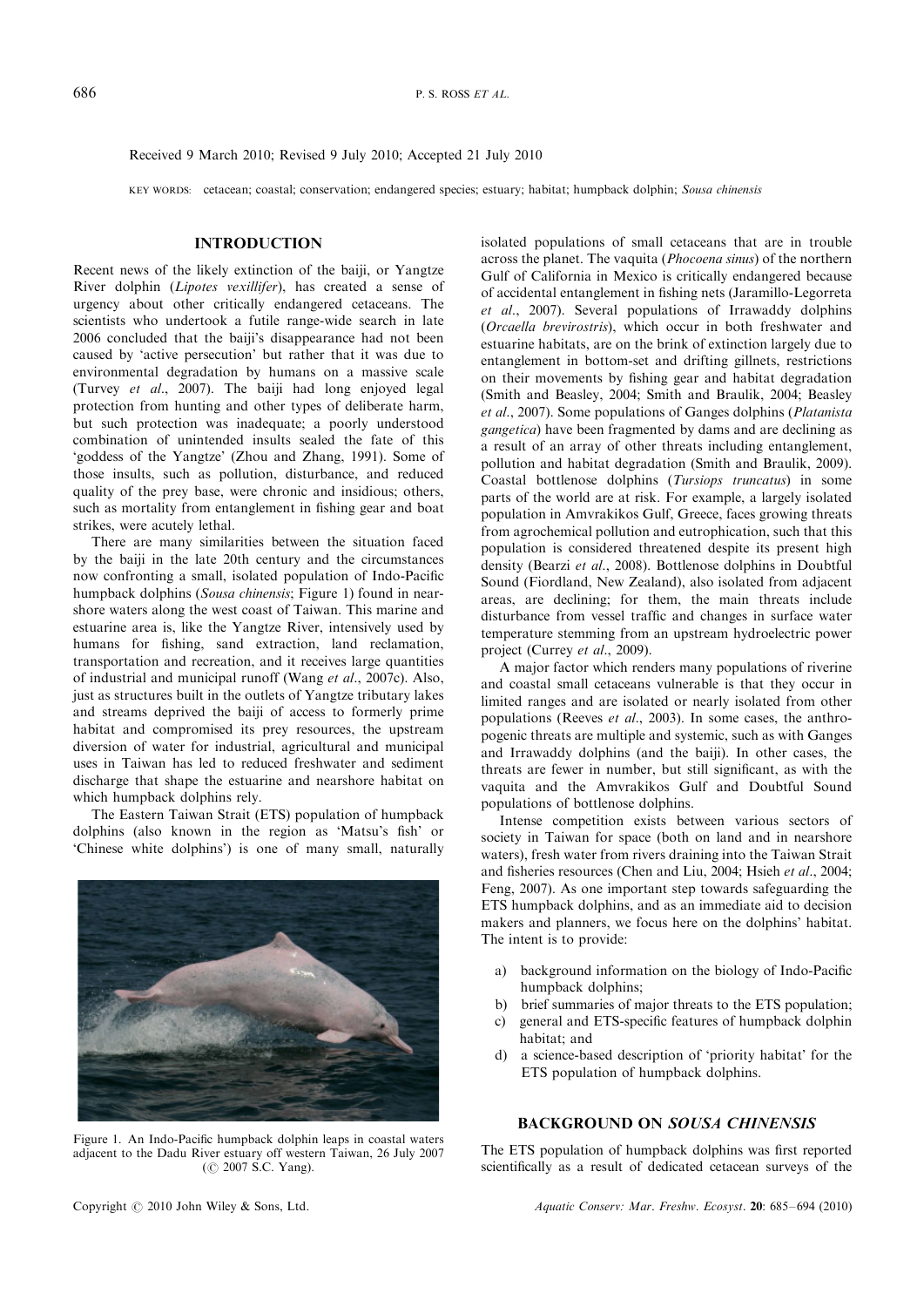waters along the western coast of Taiwan carried out in 2002 (Wang et al., 2004a). Before this, two strandings, a few photographs and anecdotal reports constituted the only available evidence that the species was present in these waters. Since 2002, increased survey effort has documented the presence of humpback dolphins in the nearshore waters of Tongshiao (Miaoli County) in the north, and extending to at least Jiangjyun (Tainan County) in the south (Wang et al., 2007a,c).

While humpback dolphin populations exist elsewhere in the world, the ETS population is morphologically distinct and geographically isolated. Clear differences in pigmentation patterns indicate that ETS dolphins are genetically discrete from populations in the Pearl River and Jiulong River estuaries of the Chinese mainland (Wang et al., 2008). Geographically, the ETS population appears to be well isolated from its nearest neighbours on the mainland coast of China (Figure 2). The Taiwan Strait is 140–200 km wide, with relatively expansive areas (i.e. the Wuchu and Kuanyin depressions) that are much deeper than the maximum water depth in which humpback dolphins have been recorded in other parts of Asia (Jefferson and Karczmarski, 2001). Despite both nearshore and offshore surveys, humpback dolphins have not been observed in waters deeper than 30 m in Taiwan (Wang et al., 2008). Together with other ocean features (e.g. currents), water depth apparently constrains the exchange of humpback dolphins between Taiwan and mainland China.

The only published estimate of population size for ETS humpback dolphins is 99 (CV = 51.6%; 95% CI = 37 to 266). based on line-transect data from 2002 to 2004 (Wang et al., 2007a). As a result of its geographical isolation, small population size and presumed ongoing decline due to existing



Figure 2. Indo-Pacific humpback dolphins in Taiwan have not been observed in waters deeper than 30 m, probably helping to explain their geographic isolation from mainland populations. The Taiwan Strait (between China and Taiwan) is 140 to 200 km across, can reach depths up to 200 m, and has currents and other oceanographic properties which may impede movement of these estuarine cetaceans across the Strait.

and anticipated threats, the ETS population is red-listed by IUCN as 'Critically Endangered' (Reeves et al., 2008b).

Globally, Indo-Pacific humpback dolphins inhabit tropical and subtropical near-shore waters from southern Africa, around the rim of the Indian Ocean, southwards to central Australia and northwards to southern mainland China, Hong Kong and Taiwan (Parra and Ross, 2009). Initially described in Chinese waters by Pehr Osbeck in 1765 (Flower, 1870; Jefferson and Karczmarski, 2001), the humpback dolphins between south-eastern Africa and China are thought to belong to a single species, Sousa chinensis. The species is red-listed by IUCN as 'Near Threatened', based on an inferred global reduction in the number of mature individuals of close to 30% over three generations ( $\sim 60$  years), driven primarily by 'heavy fishing pressure (incidental mortality) and habitat loss in coastal and estuarine areas' (Reeves et al., 2008a).

In China, the species occurs from the Vietnam border to the Yellow Sea, although records from the Yangtze River and further north are considered extra-limital (Wang and Han, 1996; Zhou et al., 1997; Han et al., 2003). At least eight populations are thought to exist along the coasts of mainland China, Hong Kong and Taiwan, separated by areas of absence or low animal density (Jefferson, 2000; Jefferson and Hung, 2004). These populations tend to be centred at the mouths of large rivers. Three of the populations have been relatively well studied: the Pearl River Estuary/Hong Kong population, numbering  $\sim$  2500 (Chen *et al.*, 2010), the Jiulong River Estuary/Xiamen population, numbering  $\sim$  75–80 (Chen et al., 2008) and the ETS population, numbering fewer than 100 (Wang et al., 2007c). Additional populations numbering 100–250 individuals have been confirmed in the Beibu Gulf (also known as the Gulf of Tonkin) (Chen et al., 2009, 2010) and Leizhou Bay (Zhou et al., 2007).

## THREATS TO SOUSA CHINENSIS IN THE EASTERN TAIWAN STRAIT

The coastal plains of western Taiwan are an area of both high human population density (approximately 90% of Taiwan's 23 million people live in counties that border the west coast of Taiwan) and extensive industrial and agricultural development (Figure 3). While the very small humpback dolphin population heightens the risk of extirpation from the ETS, five major types of anthropogenic threat to the ETS dolphin population have been identified (Wang et al., 2004b, 2007c; Reeves et al., 2008b). The severity of these threats underscores the need for habitat characterization and the implementation of protection measures (Figure 4).

#### Fisheries mortality (bycatch)

The greatest threat to small cetaceans globally is entanglement in fishing gear (Read et al., 2006). Types of fishing gear that pose the greatest threat include gillnets and trammel nets. Dolphin entanglements in fishing net often result in injuries or death. Thousands of vessels fish with gillnets and trammel nets in waters used by humpback dolphins along the west coast of Taiwan (Wang et al., 2004b). Entanglement certainly occurs, but because the species is legally protected, fishermen are unlikely to report bycatch events (Chou, 2006; Wu, 2007). More than 30% of the ETS dolphin population bear serious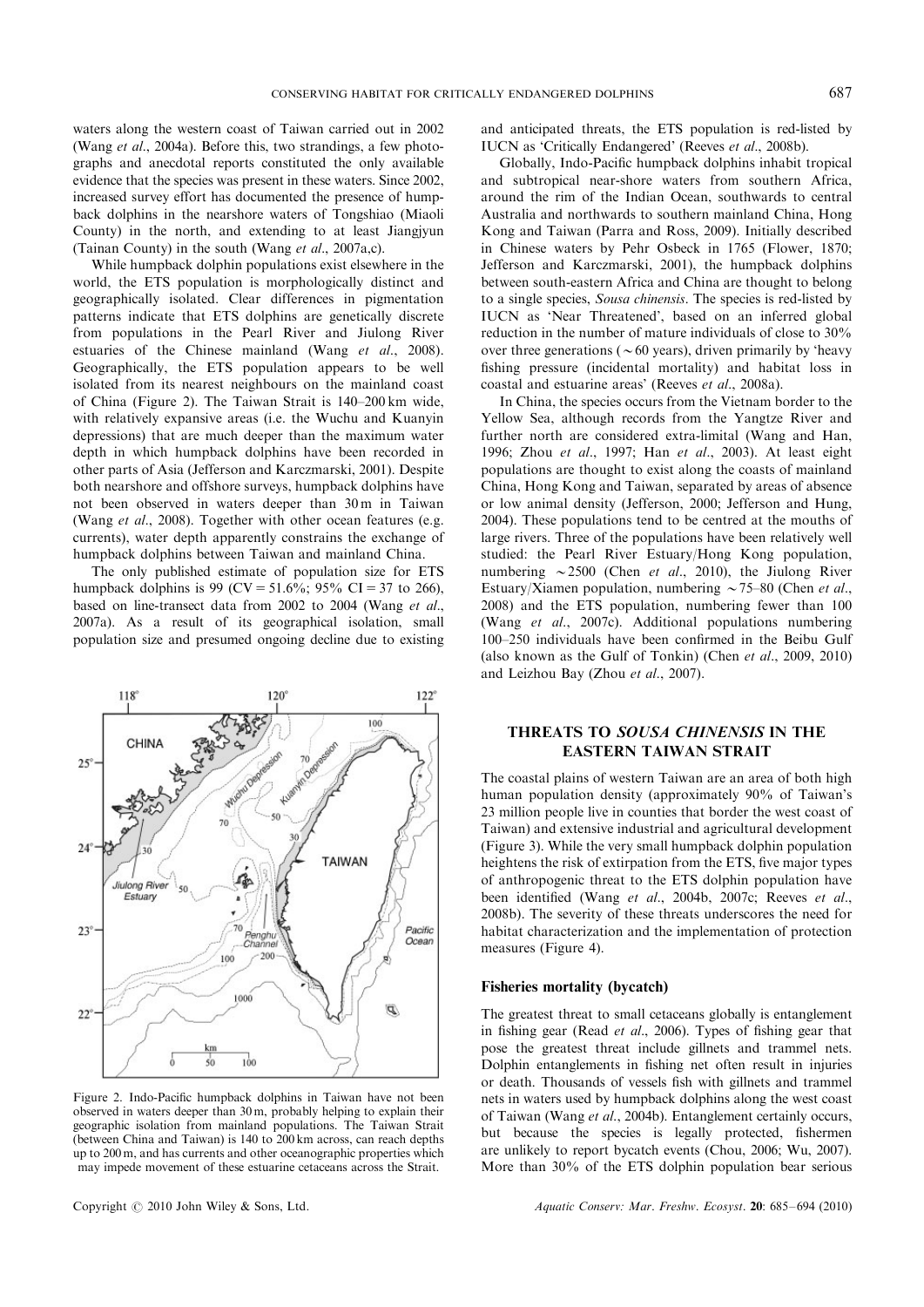

Figure 3. Taiwan's land mass covers approximately  $36,000 \text{ km}^2$ , with a rugged eastern coastline that drops off rapidly into deep ocean waters. The western coastline is much different, typified by gently sloping watersheds and coastal plains that drain Taiwan's major rivers onto a shallow coastal shelf. With more than 23 million people, Taiwan is densely populated  $(637 \text{ persons } \text{km}^{-2})$  with over 90% of the population living within the counties bordering the west coast of the island, which is also intensively cultivated and developed for industry and commerce. The black polygons along the coast of western Taiwan represent land reclamation areas for industrial purposes.

wounds or scars, at least some of which are almost certainly from encounters with fishing gear (Figure 4) (Wang et al., 2007c). In September 2007, a dolphin was photographed with a rope, probably from fishing gear, wrapped around its torso, and in September 2009, a known individual died with lesions that were probably caused by a gillnet (J.Y. Wang, unpublished data).

The bycatch removal of even a few dolphins annually from such a small population would be unsustainable and probably lead eventually to extirpation of the species from Taiwan's waters. A similar situation exists for the vaquita in Mexico: bycatches by the hundreds of gillnet boats operating in the northern Gulf of California are rare events. The probability that an individual fisherman will catch or even see a vaquita is low, but the number of vaquitas taken in the fishery as a whole is unsustainable (Rojas-Bracho et al., 2006; Jaramillo-Legorreta et al., 2007). The recommended solution is to ban all gillnet fishing throughout the range of the vaquita's core habitat, and the Mexican Government has taken initial steps to bring this about (International Whaling Commission, 2000, 2010).

#### Watershed alteration and freshwater diversion

Virtually all of the rivers in western Taiwan and their watersheds have been altered for the purposes of municipal/ residential use, flood control, agriculture, aquaculture and industrial development (Wang et al., 2004b, 2007c). A number of the island's major westward-flowing rivers have already been dammed and/or diverted (Chen and Liu, 2004; Hsieh et al., 2004; Huang et al., 2009) and further diversions and impoundments have been proposed for the high-technology, manufacturing, petrochemical and power-production sectors. For example, the discharge of the longest river in Taiwan, the Jhuoshuei River, has been greatly reduced as a result of upstream dams constructed to divert water for agriculture, municipalities and industry. The construction of the Hushan Dam as well as a number of proposed water diversion projects to supply water to the petrochemical industry, science parks, and other industrial development sites will further reduce the flow of this important river system. These plans threaten to further deplete freshwater resources and heighten competition from other users including municipalities, farmers and aquaculturists. The extent to which the receiving estuary (where humpback dolphins are found) has already been affected, and will be further affected, is unclear but the impacts are likely profound.

Most studies on the effects of reduced freshwater flow on cetaceans have focused on river dolphins (Chen and Hua, 1989; Reeves and Leatherwood, 1994; Dudgeon, 2000; Smith et al., 2009). The effects on estuary-dependent marine species, such as humpback dolphins, may be less apparent but significant nonetheless. Freshwater diversions alter the physical, chemical and biological features that support the rich arrays of species that inhabit typically productive estuarine ecosystems. The reduction of freshwater input into the estuarine habitat of humpback dolphins alters the character and productivity of their food web, and hence the availability of suitable prey. Reduced freshwater flow also alters the structural characteristics of the mudflats and sandbars that appear to represent key features of suitable habitat for the dolphins. Finally, reduced freshwater flow is likely to lead to heightened contaminant concentrations in the remaining water.

#### Chemical and biological pollution

A variety of toxic chemicals have been detected in cetaceans in Taiwan, although only a single humpback dolphin has been examined for contaminants (Chou et al., 2004). While there is some direct exposure to toxic films at the surface microlayer and to air pollutants, the primary exposure route in dolphins is expected to be through the ingestion of contaminated prey. Mercury (Hg), in its organic (methylated) form, can accumulate to worrisome concentrations in humpback dolphins (Hung et al., 2004). However, other inorganic elements do not typically bioaccumulate in food webs and thus are unlikely to represent a major health risk for Sousa chinensis (Chen et al., 2002). Contaminants that are persistent, bioaccumulative and toxic can occur in high concentrations in some cetaceans. Such contaminants preferentially partition into fat, resist degradation and are readily amplified in aquatic food webs. For example, polychlorinated biphenyls (PCBs) have been associated with the disruption of reproductive, immune and endocrine systems of seals and whales (Reijnders,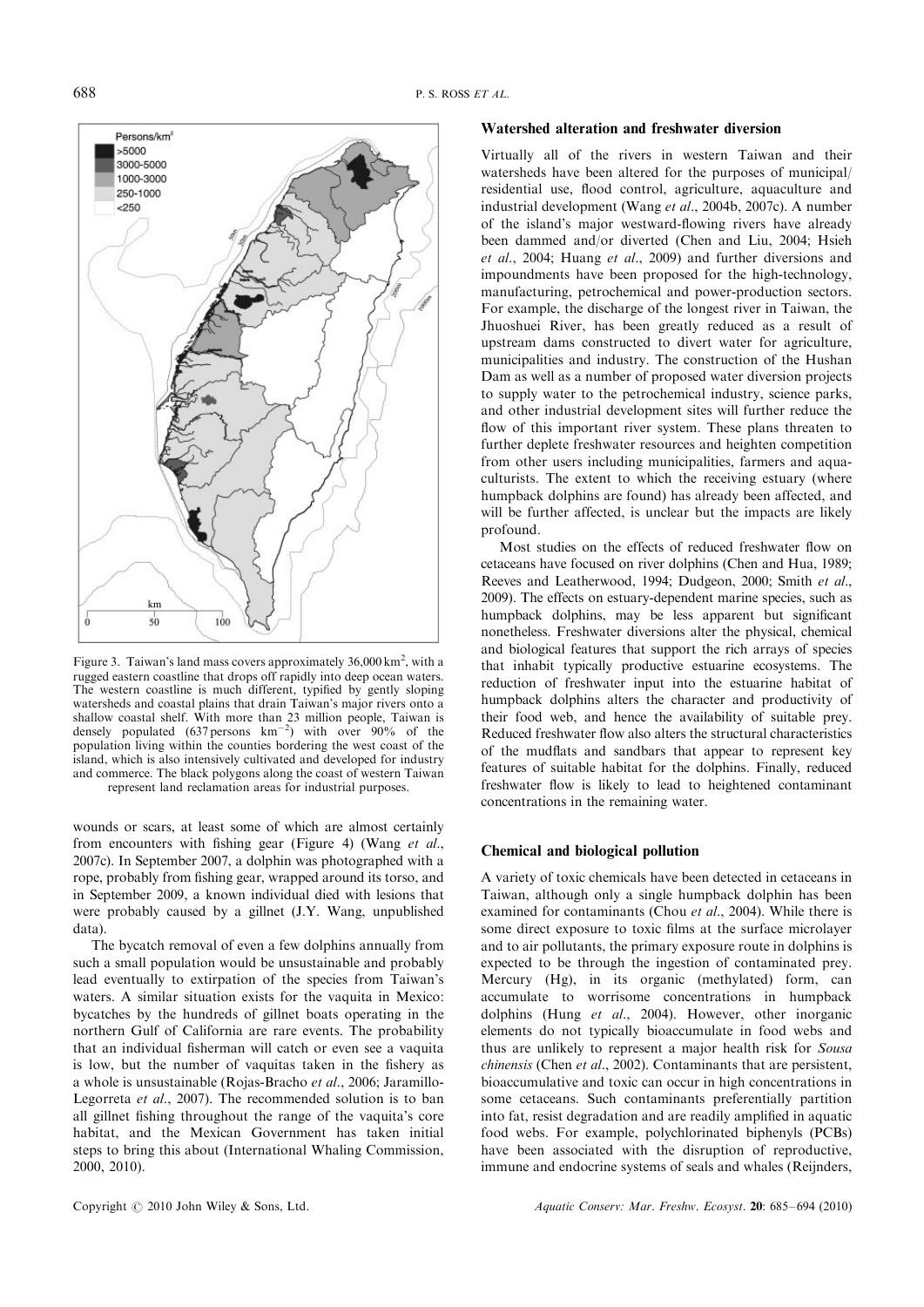

Figure 4. Indo-Pacific humpback dolphins in Taiwanese waters face a number of threats, including habitat destruction and fisheries and vessel interactions. Top left: a few members of a group of humpback dolphins observed in waters off Mailiao Industrial Park of the Formosa Plastics Group, Yunlin County, Taiwan, 25 July 2007  $\overline{(}$  2007 J.Y. Wang). Top right: an individual humpback dolphin observed in waters off Chiayi County, Taiwan (12 April 2010), scarred, probably as a result of a fishery or vessel interaction ( $\odot$  2010 J.Y. Wang). Bottom left: a humpback dolphin in Taiwanese waters entangled with rope, likely due to an interaction with local trammel net operations (off Mailiao Industrial Park, Yunlin County, Taiwan, 07 September 2008) ( $\odot$  2008 J.Y. Wang). Bottom right: one of two trammel nets that were being deployed on either side of a pair of humpback dolphins in waters off Chiayi County, Taiwan, 12 April 2010) ( $\odot$  2010 S.C. Yang).

1986; De Guise et al., 1995; Ross, 2000). The concentrations of PCBs and DDT in some stranded and biopsied humpback dolphins in Hong Kong exceeded established effects thresholds demonstrated in marine mammals (Parsons, 2004; Jefferson et al., 2006), suggesting that these persistent organic pollutants (POPs) are a concern for ETS dolphins. Despite regulatory steps to eliminate many POPs in Taiwan and around the world, some are still widely used (e.g. polybrominated diphenyl ethers or PBDEs) while others (e.g. PCBs) continue to represent health risks to wildlife as a result of their environmental persistence (Ross, 2006; Ross et al., 2009).

Chemical pollution is a well documented threat to marine mammals but biological pollution is increasingly viewed as an additional major wildlife health concern in some coastal areas. Agricultural runoff and the discharge of sewage effluent introduce vast quantities of bacteria, protozoa and viruses into coastal areas, where they may profoundly affect the health of marine mammal populations (Miller et al., 2002). The proximity of humpback dolphins to Taiwan's dense human population centres puts this population at risk of pathogen exposure, as observed in the humpback dolphins in Hong Kong (Parsons and Jefferson, 2000). International maritime trade and species invasions deliver new biological agents to previously naïve marine mammals, something that also may be facilitated by climate change (Harvell et al., 1999; Ross, 2002). For example, the tropical Cryptococcus fungus caused the recent deaths of a number of harbour porpoises (Phocoena phocoena) in the north-eastern Pacific Ocean (Stephen et al., 2002).

#### Noise

Humpback dolphins produce sounds largely in the range 0.9 kHz to well above 22 kHz (Van Parijs and Corkeron, 2001b) and it is inferred that their hearing has a similarly broadband nature,

probably from as low as 50 Hz to as high as 150 kHz (Richardson et al., 1995; Janik, 2009). Humpback dolphins alter their behaviour in the presence of vessels (Ng and Leung, 2003), including changing their acoustic signalling (Van Parijs and Corkeron, 2001a). There is increasing evidence that shortterm responses to human presence can have deleterious longterm consequences for dolphins (Lusseau and Bejder, 2007).

Humpback dolphins are likely to be affected by a suite of anthropogenic sounds, including those from ships and boats, military exercises, seismic research and near-shore percussive pile driving. Intense or chronic noise exposure can cause temporary or permanent hearing threshold shifts (Mooney et al., 2009), thus reducing the efficiency of echolocation, passive sound detection of certain prey and inter-animal communication. Noise can also cause physiological stress and mask biologically significant sound, thus affecting the dolphins' health and impairing their ability to communicate (Wartzok et al., 2004; Nowacek et al., 2007).

#### Other forms of habitat degradation and loss

Approximately 60% of the world's human population resides within 100 km of a coastline, and 20% of coastal ecosystems, including estuaries and wetlands, have been lost to industrialization (e.g. filling, dredging, shoreline reclamation), agriculture, aquaculture and the diversion or damming of rivers (Burke et al., 2000). Land reclamation for ports, industrial zones, power plants and wastewater discharge channels has already altered the morphology of the coastline of Taiwan, with only 20% of the west coast considered 'natural' (Wang et al., 2007a). Along the west coast of Taiwan, the construction of new large-scale manufacturing facilities and additional water diversions are planned. For example, a proposed offshore petrochemical plant in Changhua County in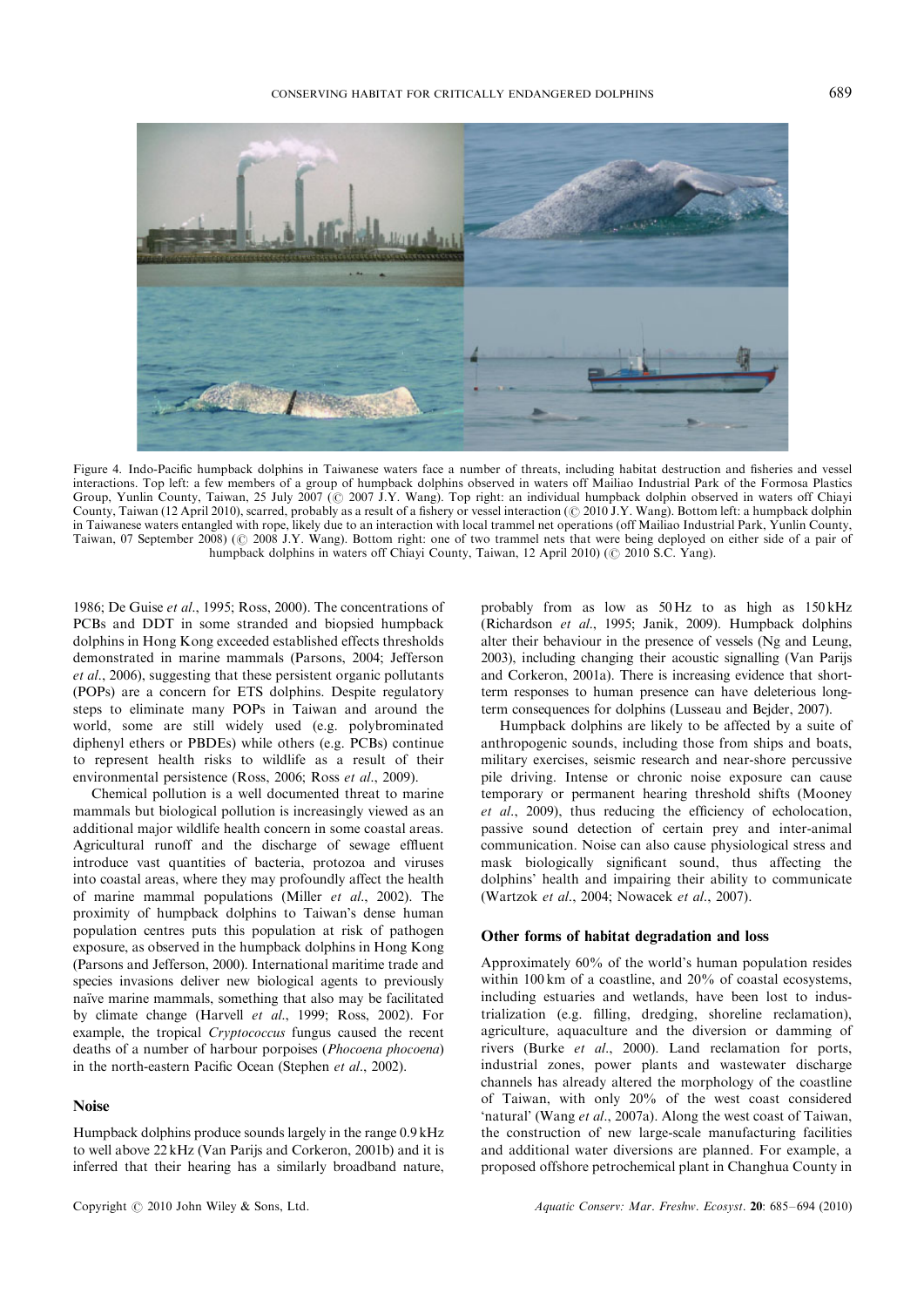central western Taiwan would involve the construction of a 4000 ha artificial platform extending several kilometres seaward from the existing shoreline; this falls in the central portion of the known current distribution of the ETS humpback dolphins and would remove a substantial part of their habitat.

For some coastal species, inaccessible or non-preferred (i.e. inhospitable) habitat can become an ecological, physical or behavioural barrier. It has been argued in the case of humpback dolphins off southern Africa that the loss of preferred habitat through shoreline alteration and reef destruction restricts the animals to even smaller areas within an already limited distribution (Karczmarski, 2000). Indeed, the disturbance and resultant changes associated with urbanization and industrialization are bound to have significant effects on the ETS dolphins, linked as these animals are to shoreline features and near-shore ecological conditions.

## GENERAL CHARACTERISTICS OF HUMPBACK DOLPHIN HABITAT

In global terms, Indo-Pacific humpback dolphins generally occur in a wide variety of coastal habitats, including those characterized by sandy beaches, enclosed bays, coastal lagoons, mangrove channels, seagrass meadows, rocky and coral reefs and turbid estuaries (Ross et al., 1994; Jefferson and Karczmarski, 2001). Typically, humpback dolphins occupy coastal waters less than 20 m deep (Corkeron, 1990; Karczmarski et al., 1998; Jefferson, 2000; Karczmarski, 2000). Water properties including temperature and salinity appear to be important drivers of humpback dolphin habitat, possibly due to influences on prey productivity and/or availability (Karczmarski et al., 1998, 1999; Guissamulo and Cockcroft, 2004).

In the coastal waters of China, humpback dolphins are usually associated with estuarine habitat (Zhou et al., 1995; Jefferson and Hung, 2004). In the Pearl River Estuary, they occur only in areas influenced by the river's freshwater plume (Jefferson, 2000; Hung, 2009). This association probably relates to the distribution of their prey, as these are species often linked to the productive waters of estuaries (Barros et al., 2004; Hung, 2009). In Hong Kong, areas with higher fishery yields had higher densities of humpback dolphins (Hung, 2009). Monthly dolphin densities were significantly correlated with several hydrological parameters, including surface water temperature, salinity and water clarity, all of which could directly influence the distribution of prey. Humpback dolphins showed clear preferences for waters 20–30–m deep along steep benthic slopes (Hung, 2009). Dolphin densities were also significantly higher along rocky shorelines than along sandy or artificial shorelines, and habitat use was negatively affected by anthropogenic factors, including vessel traffic, coastal reclamation and dredging and filling activities (Hung, 2009).

## 'PRIORITY HABITAT' FOR HUMPBACK DOLPHINS IN THE EASTERN TAIWAN STRAIT

Dedicated legislation protecting species at risk in many jurisdictions requires the identification of particularly important habitat areas and features as a basis for enhanced protection measures. Such areas are known as critical, core, important or major habitat, depending on the jurisdiction. To avoid confusion with legal terms used in Taiwan ('important habitat') and elsewhere, we define here the habitat necessary for the recovery or survival of a species as 'priority habitat', and hope that this delineation of such priority habitat for ETS humpback dolphins will be considered for designation as legally binding 'important habitat' in Taiwan.

While recent advances in research and monitoring technology have contributed to understanding the habitat needs of cetaceans, scientists and managers alike continue to struggle with the problem of how to define and delineate priority habitat. Much of the difficulty in formulating a science-based approach for marine mammals comes from their highly mobile nature and the fact that they live in an aquatic (fluid) environment (Gregr and Bodtker, 2007). In addition, their life histories vary, as do their feeding preferences, migratory patterns and ways of using habitat. The difficulty of delineating priority habitat is often compounded by the desire on the part of government managers to protect only what is considered particularly important or essential habitat, and this typically necessitates an awkward compromise between scientific and socio-economic considerations.



Figure 5. The proposed priority habitat for Eastern Taiwan Strait humpback dolphins encompasses the entire geographic range of confirmed sightings  $($  = 'confirmed habitat'), in addition to areas outside that range judged to contain habitat suitable for this species, based on the biophysical features found in the existing range of this population and others  $($  = 'suitable habitat'). The black polygons along the coast of western Taiwan represent land reclamation areas for industrial purposes. This image underscores the vulnerability of this small, isolated population that inhabits shallow, nearshore waters immediately adjacent to a heavily urbanised and industrialised shoreline.

Copyright © 2010 John Wiley & Sons, Ltd. Aquatic Conserv: Mar. Freshw. Ecosyst. 20: 685–694 (2010)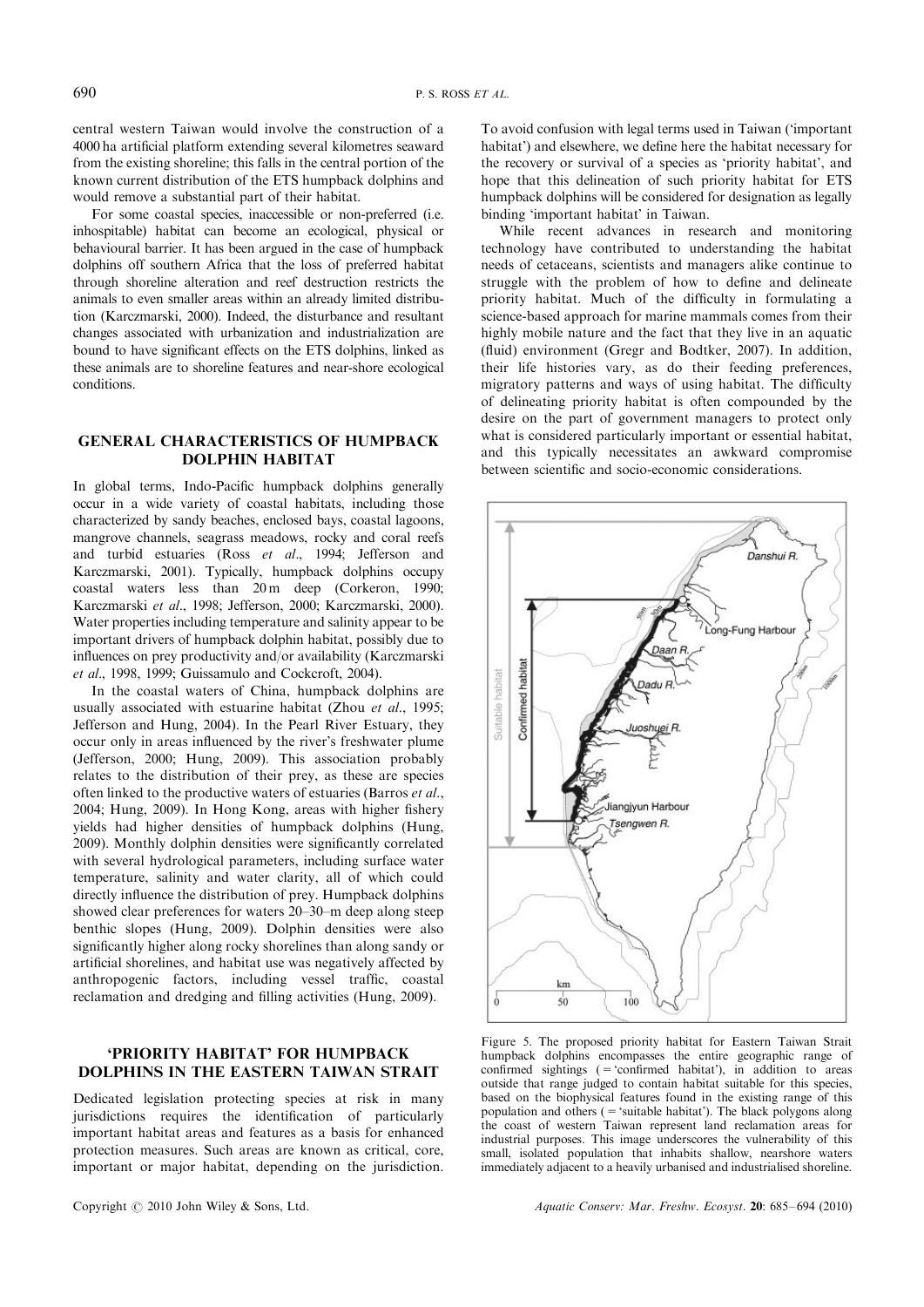Presence alone provides a starting point for characterizing habitat preferences. Based on all available sightings and range data, the current distribution of ETS humpback dolphins extends from Long-Fung Harbour (24°41'N, 120°51'E; Miaoli County) to Jiangjyun fishing port (23°12'N, 120°05'E; Tainan County; Figure 5) (Chou, 2006; Wang et al., 2007a). Sightings have been made throughout that distribution and individual minimum ranges covering more than 60% of the total population range have been documented through individual photo-identification. Additional sightings and strandings have been reported to the north and south of these boundaries (Wang *et al.*, 2004a; Wang, 2005), suggesting that the areas up to and including the coastal waters influenced by the Danshui (a.k.a. Tamsui) and Tsengwen rivers in the north and south, respectively, provide suitable habitat for humpback dolphins. This is consistent with the habitat currently used by humpback dolphins in Taiwan and elsewhere, and it is therefore inferred that these areas are part of the historic range. As such, they are potentially part of the future range of the ETS population, and could be essential for their recovery.

Water depth appears to be the primary factor governing the range and movements of humpback dolphins. These animals are among the most coastally inclined of all marine cetaceans, and their habit of staying in shallow, near-shore waters likely helps explain the geographic isolation of the ETS population (Wang et al., 2008). Indeed, the southern boundary of what we infer to be suitable habitat off Taiwan is characterized by a change in depth contours, with much deeper water close to shore and without the marsh and mudflat features typical of areas in the central part of western Taiwan.

The best available data support an offshore habitat boundary of 30 m water depth relative to the lowest low tide of the year, or 3 km from the shoreline, whichever is farther offshore (Figure 6) (Chou, 2006; Wang et al., 2007a). We define 'shoreline' as any land that is dry at the lowest high tide of the year (including sandbars, tidal flats, reclaimed land, sea walls, diversion structures and concrete block walls) (Wang et al., 2007a). Also, all areas within this range that are submerged at high tide should be included in the dolphins' habitat, even if they are inshore of the 'shoreline' as defined above. Further research may improve our understanding of the habitat needs of the animals, allowing refinement of these boundaries (e.g. taking into account seasonal and diurnal differences in habitat use).

Based on sightings data, the key physical characteristics that defines habitat of ETS humpback dolphins is relatively shallow, near-shore water influenced by rivers, ranging from estuarine to marine with sandy, silty or muddy substrates. Fine-scaled bathymetric features such as channels and changing depth contours appear to be important. All of these features probablyly contribute in some way to foraging success for the dolphins, either by supporting the food web (e.g. enhancing primary or secondary production) or by making preferred prey easier to catch (e.g. concentrating, entraining or trapping organisms).

There are four specific reasons for considering the entire range currently occupied in the Eastern Taiwan Strait as priority habitat, quite apart from the biophysical characteristics. These are:

(1) the very small size of the population  $\epsilon$  (<100) individuals);



- $c$  = Lowest low tide of the year
- $d$  = Shoreline (i.e. any land dry during the lowest high tide of the year)
- e = Waterline (at any given time)
- $x = 3$  km offshore line to 30 m isobath
- $v =$  Shoreline to 3 km offshore line
- $z =$  Waterline to shoreline
- $x + y + z =$  Offshore boundary of priority habitat

Figure 6. Schematic representation of the proposed offshore boundaries of priority habitat for the Eastern Taiwan Strait population of Indo-Pacific humpback dolphins.

- (2) the smallness of the population range, which is narrow, short and linear, and may be shrinking;
- (3) the variety and intensity of anthropogenic threats facing the population; and
- (4) the lack of evidence to suggest that any portion of the range is of greater or lesser importance to the population (e.g. for feeding, reproduction, rearing of offspring or movement).

Adjacent coastal areas with physical and biological features similar to those of the current range should also be included as priority habitat, even if there are no confirmed reports of humpback dolphins in such areas. In this manner, priority habitat would be the sum total of the 'confirmed habitat' and the adjacent 'suitable habitat' (Figure 5). The geographical extent and quality of the confirmed habitat may not be sufficient to sustain or allow recovery of the population, and therefore measures to reduce threats throughout the priority habitat are urgently needed. Experience with other endangered small cetaceans (Rojas-Bracho et al., 2006; Rayment et al., 2009) indicates that protection measures in only part of the range can lead to ineffective management due to population fragmentation and displacement of threats from one area to another. Worse yet, the designation of small areas under varying degrees of protection may heighten the vulnerability of a wildlife population by creating a false sense of confidence in protection measures (Rayment et al., 2009; Williams et al., 2009).

### **CONCLUSIONS**

This paper provides a basis for identifying and recognizing priority habitat as the entire current range of the ETS humpback dolphin population, along with adjacent coastal areas with similar physical features. Given the severity of existing anthropogenic threats to this very small population, legal protection of this priority habitat would facilitate mitigation through land- and water-use decision-making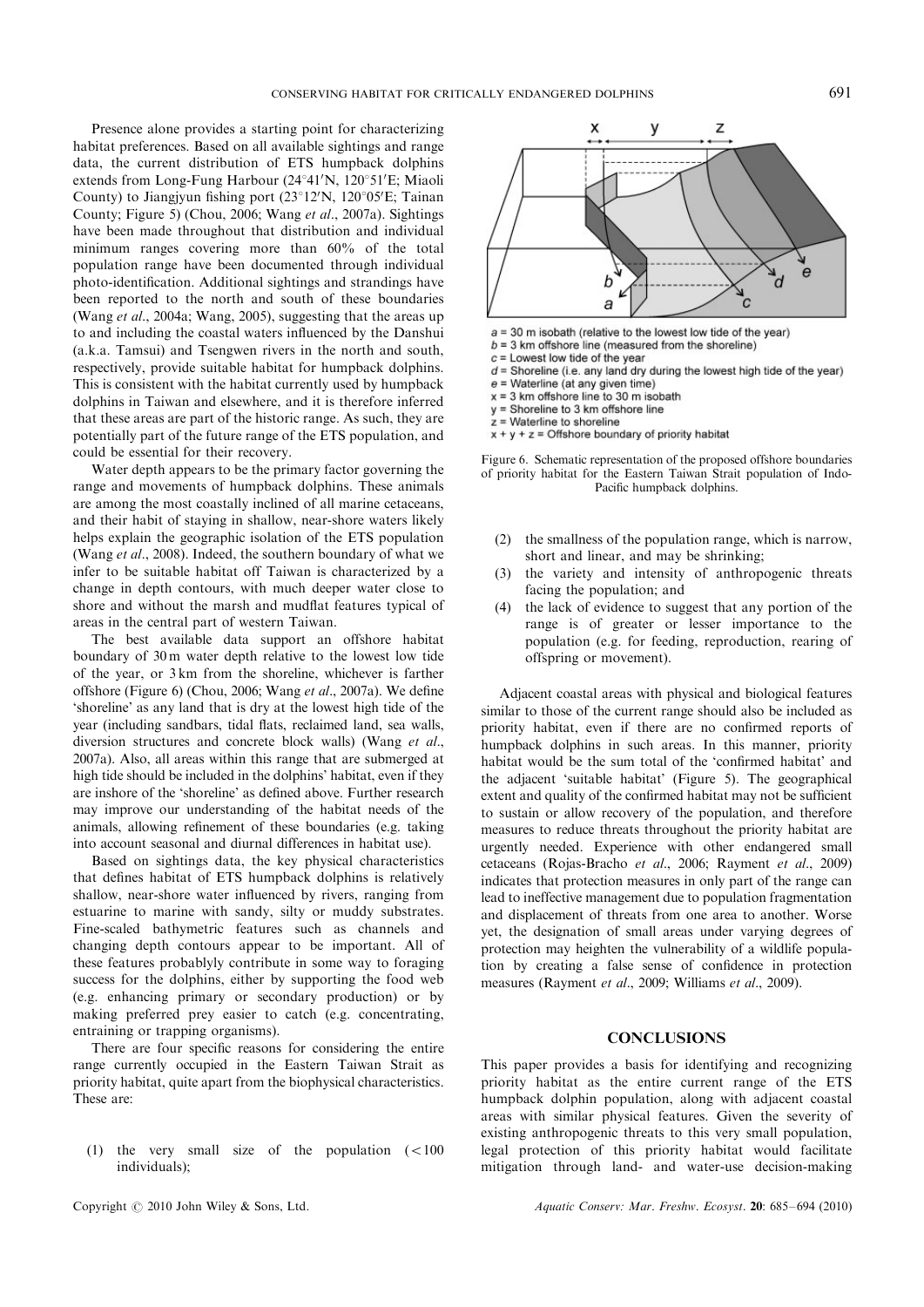processes. Taiwan's Wildlife Conservation Act, under which the humpback dolphin is listed as a Level One Protected Species (generally equivalent to an 'Endangered' classification in other contexts, and the highest level of legal protection in Taiwan), provides a legal framework for the delineation and management of species-specific 'important habitat' and for related designations of 'habitat refuges'. Subject to the discretion of the Council of Agriculture, environmental impact assessments and environmental enhancement plans may be required for existing facilities and human activities within 'important habitat'. The establishment of 'habitat refuges' may involve the development of conservation plans, expropriation and management of land by the state and/or specific requirements of owners or users to provide suitable habitat or to modify or eliminate activities deemed harmful to wildlife.

The types of protection measures that need to be implemented 'immediately' in priority habitat were specified in an action plan published several years ago (Wang et al., 2007b). This should begin with a formal declaration of 'important habitat' by the government, which can then use that declaration to reinforce the need for transparent, rigorous reviews of proposed development projects and for appropriate mitigation. Formal recognition of priority habitat would also facilitate other measures for protection of the dolphins and the resources upon which they depend, including a prohibition on the use of gill nets and trammel nets in all waters inhabited by ETS humpback dolphins, and restrictions on vessel-based dolphin-watching tourism in favour of land-based observation platforms. Another benefit is that funding and other resources would be more readily available to support conservation and enforcement (Wang et al., 2007b).

Our hope is that the rationale for, and delineation of, priority habitat for humpback dolphins as proposed here will prove useful to decision makers and planners in Taiwan as they seek to address difficult issues of reconciling the socioeconomic aspirations of people with the habitat needs of the dolphins. We hasten to emphasize that any improvement in the quantity and quality of humpback dolphin habitat is bound to bring with it major, long-term benefits for humans and a host of other organisms.

#### ACKNOWLEDGEMENTS

An initial draft of this manuscript was prepared by a scientific panel convened at the request of the Eastern Taiwan Strait Sousa Technical Advisory Working Group (ETSSTAWG), an international advisory body established following the biennial conference of the Society for Marine Mammalogy in Cape Town, South Africa, in 2007. This panel met in Taipei, Taiwan, on 2–5 November 2009. The ETSSTAWG was established in response to the 2008 listing of the ETS dolphin population by IUCN as 'Critically Endangered' and has as its principal objective to provide expert advice in support of the conservation and recovery of this dolphin population. The support of Wild at Heart Legal Defense Association, Winkler Partners, Ocean Park Conservation Foundation Hong Kong, Humane Society International, Matsu's Fish Conservation Union, Hong Kong Dolphin Conservation Society and FormosaCetus Research and Conservation Group is gratefully acknowledged.

#### **REFERENCES**

- Barros NB, Jefferson TA, Parsons ECM. 2004. Feeding habits of Indo-Pacific humpback dolphins (Sousa chinensis) stranded in Hong Kong. Aquatic Mammals 30: 179–188.
- Bearzi G, Agazzi S, Bonizzoni S, Costa M, Azzelino A. 2008. Dolphins in a bottle: abundance, residency patterns and conservation of bottlenose dolphins Tursiops truncatus in the semi-closed eutrophic Amvrakikos Gulf, Greece. Aquatic Conservation: Marine and Freshwater Ecosystems 18: 130–146.
- Beasley I, Phay S, Gilbert M, Phothitay C, Yim S, Lor KS, Kim S. 2007. Status and conservation of Irrawaddy dolphins Orcaella brevirostris in the Mekong River of Vietnam, Cambodia and Laos. In Status and Conservation of Freshwater Populations of Irrawaddy Dolphins, WCS Working Paper Series 31, pp 67–82. Wildlife Conservation Society: Bronx; NY.
- Burke L, Kura Y, Kassem K, Revenda C, Spalding M, McAllister D. 2000. Pilot Assessment of Global Ecosystems: Coastal Ecosystems. World Resources Institute: Washington, DC.
- Chen B, Zheng D, Yang G, Xu X, Zhou K. 2009. Distribution and conservation of the Indo-Pacific humpback dolphin in China. Integrative Zoology 4: 240–247.
- Chen BD, Zheng D, Zhai F, Xu X, Sun P, Wang Q, Yang G. 2008. Abundance, distribution and conservation of Chinese white dolphins (Sousa chinensis) in Xiamen, China. Mammalian Biology 73: 156–164.
- Chen C-TA, Liu JTTBJ. 2004. Island-based catchment—the Taiwan example. Regional Environmental Change 4: 39-48.
- Chen M-H, Shih C-C, Chou CL, Chou L-S. 2002. Mercury, organic-mercury and selenium in small cetaceans in Taiwanese waters. Marine Pollution Bulletin 45: 237–245.
- Chen P, Hua Y. 1989. Projected impacts of the Three Gorges Dam on the Baiji, (*Lipotes vexillifer*) and the needs for conservation of the species. Administrative Report to the Southwest Fisheries Center, National Marine Fisheries Service, La Jolla 18.
- Chen T, Hung SK, Qui Y, Jia X, Jefferson TA. 2010. Distribution, abundance and individual movements of Indo-Pacific humpback dolphins (Sousa chinensis) in the Pearl River Estuary, China. Mammalia 74: 117–125.
- Chou CC, Chen YN, Li CS. 2004. Congener-specific polychlorinated biphenyls in cetaceans from Taiwan waters. Archives of Environmental Contamination and Toxicology 47: 551–560.
- Chou L-S. 2006. Cetacean bycatch in coastal waters of Taiwan and ecology of Chinese white dolphins Sousa chinensis. Report to the Fisheries Agency, Council of Agriculture (Taiwan).
- Corkeron PJ. 1990. Aspects of the behavioural ecology of inshore dolphins Tursiops truncatus and Sousa chinensis in Moreton Bay, Australia. In Leatherwood S, Reeves RR (eds). San Diego, CA. 285–293.
- Currey RJC, Dawson SM, Slooten E. 2009. An approach for regional threat assessment under IUCN Red List criteria that is robust to uncertainty: the Fiordland bottlenose dolphins are critically endangered. Biological Conservation 142: 1570–1579.
- De Guise S, Martineau D, Beland P, Fournier M. 1995. Possible mechanisms of action of environmental contaminants on St. Lawrence beluga whales (Delphinapterus leucas). Environmental Health Perspectives 103: 73–77.
- Dudgeon D. 2000. Large-scale hydrological changes in tropical Asia: prospects for riverine biodiversity. Bio Science 50: 793–806.
- Feng J-J. 2007. Human freshwater demand for economic activity and ecosystems in Taiwan. Environmental Management 40: 913–925.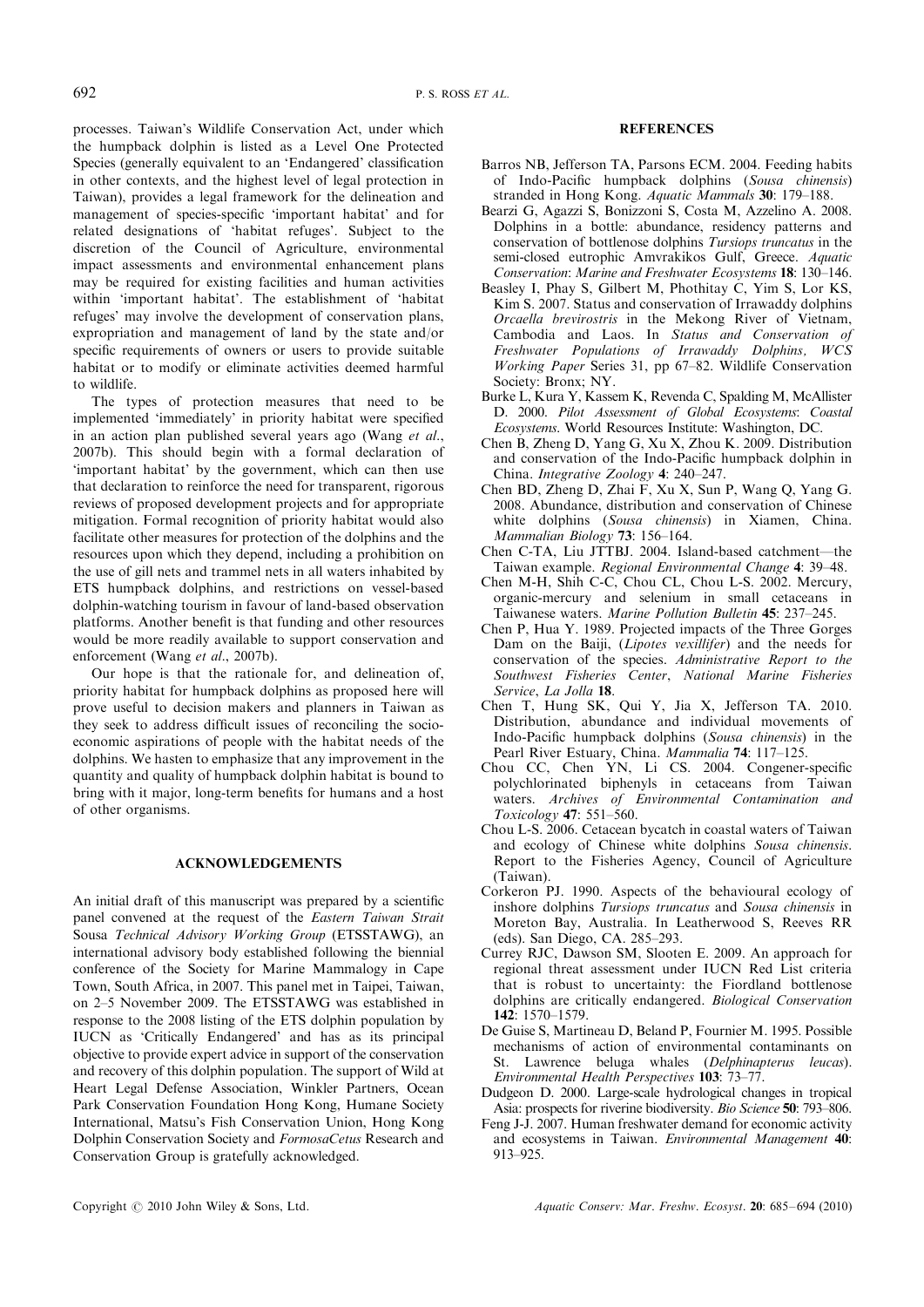- Flower WH. 1870. Description of the skeleton of the Chinese white dolphin (Delphinus sinensis, Osbeck). Transactions of the Zoological Society of London 7: 151–160.
- Gregr EJ, Bodtker KM. 2007. Adaptive classification of marine ecosystems: identifying biologically meaningful regions in the marine environment. Deep-Sea Research I 54: 385–402.
- Guissamulo A, Cockcroft VG. 2004. Ecology and population estimates of Indo-Pacific humpback dolphin (Sousa chinensis) in Maputo Bay, Mozambique. Aquatic Mammals 111–124.
- Han J, Ma Z, Wang P, Dong Y. 2003. The by-catching Chinese white dolphins in north of Yellow Sea. 1. Measurement of morphology and organs. Fisheries Science 22: 18–20.
- Harvell CD, Kim K, Burkholder JM, Colwell RR, Epstein PR, Grimes DJ, Hofmann EE, Lipp EK, Osterhaus ADME, Overstreet RM, et al. 1999. Emerging infectious marine diseases – climate links and anthropogenic factors. Science 285: 1505–1510.
- Hsieh H-L, Chen C-P, Lin Y-Y. 2004. Strategic planning for a wetlands conservation greenway along the west coast of Taiwan. Ocean and Coastal Management 47: 257–272.
- Huang LC, Hsiao CK, Kuo S-F. 2009. Allocating the costs of a multi-purpose water resource development: a case study of the Chi-Chi Wei in Taiwan. Paddy Water Environment  $7: 115 - 121$ .
- Hung CLH, So MK, Connell DW, Fung CN, Lam MHW, Nicholson S, Richardson BJ, Lam PKS. 2004. A preliminary risk assessment of trace elements accumulated in fish to the Indo-Pacific humpback dolphin (Sousa chinensis) in the Northwestern waters of Hong Kong. Chemosphere 56: 643–651.
- Hung SK. 2009. Habitat use of Indo-Pacific humpback dolphin (Sousa chinensis) in Hong Kong. PhD dissertation, University of Hong Kong, Hong Kong.
- International Whaling Commission. 2000. Report of the scientific committee. Journal of Cetacean Research and Management 11: 1–98.
- International Whaling Commission. 2010. Report of the scientific committee. Journal of Cetacean Research and Management 12, 91 pp.
- Janik VM. 2009. Acoustic communication in delphinids. Advances in the Study of Behavior 40: 123–156.
- Jaramillo-Legorreta A, Rojas-Bracho L, Brownell Jr RL, Read AJ, Reeves RR, Ralls K, Taylor BL. 2007. Saving the vaquita: immediate action, not more data. Conservation Biology 21: 1653–1655.
- Jefferson TA. 2000. Population biology of the Indo-Pacific hump-backed dolphin in Hong Kong waters. Wildlife Monographs 144: 1–65.
- Jefferson TA, Hung SK. 2004. A review of the status of the Indo-Pacific humpback dolphin (Sousa chinensis) in Chinese waters. Aquatic Mammals 30: 149–158.
- Jefferson TA, Hung SK, Lam PKS. 2006. Strandings, mortality and morbidity of Indo-Pacific humpback dolphins in Hong Kong, with emphasis on the role of organochlorine contaminants. Journal of Cetacean Research and Management 8: 181–193.
- Jefferson TA, Karczmarski L. 2001. Sousa chinensis. Mammalian Species 655: 1–9.
- Karczmarski L. 2000. Habitat use and preferences of Indo-Pacific humpback dolphins Sousa chinensis in Algoa Bay, South Africa. Marine Mammal Science 16: 65–79.
- Karczmarski L, Cockcroft VG, McLachlan A, Winter PED. 1998. Recommendations for the conservation and management of humpback dolphins (Sousa chinensis) in the Algoa Bay region, South Africa. Koedoe 41: 121–129.
- Karczmarski L, Cockcroft VG, McLachlan A. 1999. Group size and seasonal pattern of occurrence of humpback

dolphins Sousa chinensis in Algoa Bay, South Africa. South African Journal of Marine Science 21: 89-97.

- Lusseau D, Bejder L. 2007. The long-term consequences of short-term responses to disturbance experiences from whalewatching impact assessment. International Journal of Comparative Psychology 20: 228–236.
- Miller MA, Gardner IA, Kreuder C, Paradies DM, Worcester KR, Jessup DA, Dodd E, Harris MD, Ames JA, Packham AE, Conrad PA. 2002. Coastal freshwater runoff is a risk factor for Toxoplasma gondii infection of southern sea otters (Enhydra lutris nereis). International Journal for Parasitology 32: 997–1006.
- Mooney TA, Nachtigall PE, Vlachos S. 2009. Sonar-induced temporary hearing loss in dolphins. Biology Letters 5: 565–567.
- Ng SL, Leung S. 2003. Behavioral response of Indo-Pacific humpback dolphin (Sousa chinensis) to vessel traffic. Marine Environmental Research 56: 555–567.
- Nowacek DP, Thorne LH, Johnston DW, Tyack PL. 2007. Responses of cetaceans to anthropogenic noise. Mammal Review 37: 115.
- Parra GJ, Ross GJB. 2009. Humpback dolphins Sousa chinensis and S. teuszii. In Perrin WF, Würsig B, Thewissen JGM (eds). San Diego, CA. 576–582.
- Parsons ECM. 2004. The potential impacts of pollution on humpback dolphins, with a case study on the Hong Kong population. Aquatic Mammals 30: 18–37.
- Parsons ECM, Jefferson TA. 2000. Post-mortem investigations on stranded dolphins and porpoises from Hong Kong waters. Journal of Wildlife Diseases 36: 342–356.
- Rayment WJ, Dawson SM, Slooten E. 2009. Seasonal changes in distribution of Hector's dolphin at Banks Peninsula, New Zealand: implications for protected area design. Aquatic Conservation: Marine and Freshwater Ecosystems  $20: 106 - 116.$
- Read AJ, Drinker P, Northridge S. 2006. Bycatch of marine mammals in U.S. and global fisheries. Conservation Biology 20: 163–169.
- Reeves RR, Leatherwood S. 1994. Dams and river dolphins: can they co-exist? Ambio 23: 172–175.
- Reeves RR, Smith BD, Crespo E, Notarbartolo di Sciara G. 2003. Dolphins, Whales, and Porpoises: 2000–2010 Conservation Action Plan for the World's Cetaceans. IUCN: Gland.
- Reeves RR, Dalebout ML, Jefferson TA, Karczmarski L, Laidre K, O'Corry-Crowe G, Rojas-Bracho L, Secchi ER, Slooten E, Smith BB, et al. 2008a. Sousa chinensis. IUCN Redlist of Threatened Species. Version 2010.1. www.iucnredlist.org.
- Reeves RR, Dalebout ML, Jefferson TA, Karczmarski L, Laidre K, O'Corry-Crowe G, Rojas-Bracho L, Secchi ER, Slooten E, Smith BD, et al. 2008b. Sousa chinensis (eastern Taiwan Strait subpopulation). IUCN 2009 Red List of Threatened Species. Version 2009.2. www.iucnredlist.org.
- Reijnders PJH. 1986. Reproductive failure in common seals feeding on fish from polluted coastal waters. Nature 324: 456–457.
- Richardson WJ, Greene Jr CR, Malme CI, Thomson DH. 1995. Marine Mammals and Noise. Academic Press: San Diego; CA.
- Rojas-Bracho L, Reeves RR, Jaramillo-Legorreta A. 2006. Conservation of the vaquita Phocoena sinus. Mammal Review 36: 179–216.
- Ross GJB, Heinsohn GE, Cockcroft VG. 1994. Humpback dolphins Sousa chinensis (Osbeck, 1765), Sousa plumbea (G. Cuvier, 1829) and Sousa teuszii (Kukenthal, 1892). In Ridgway SH, Harrison RE (eds). San Diego; CA. 23–42.
- Ross PS. 2000. Marine mammals as sentinels in ecological risk assessment. Human and Ecological Risk Assessment 6: 29–46.